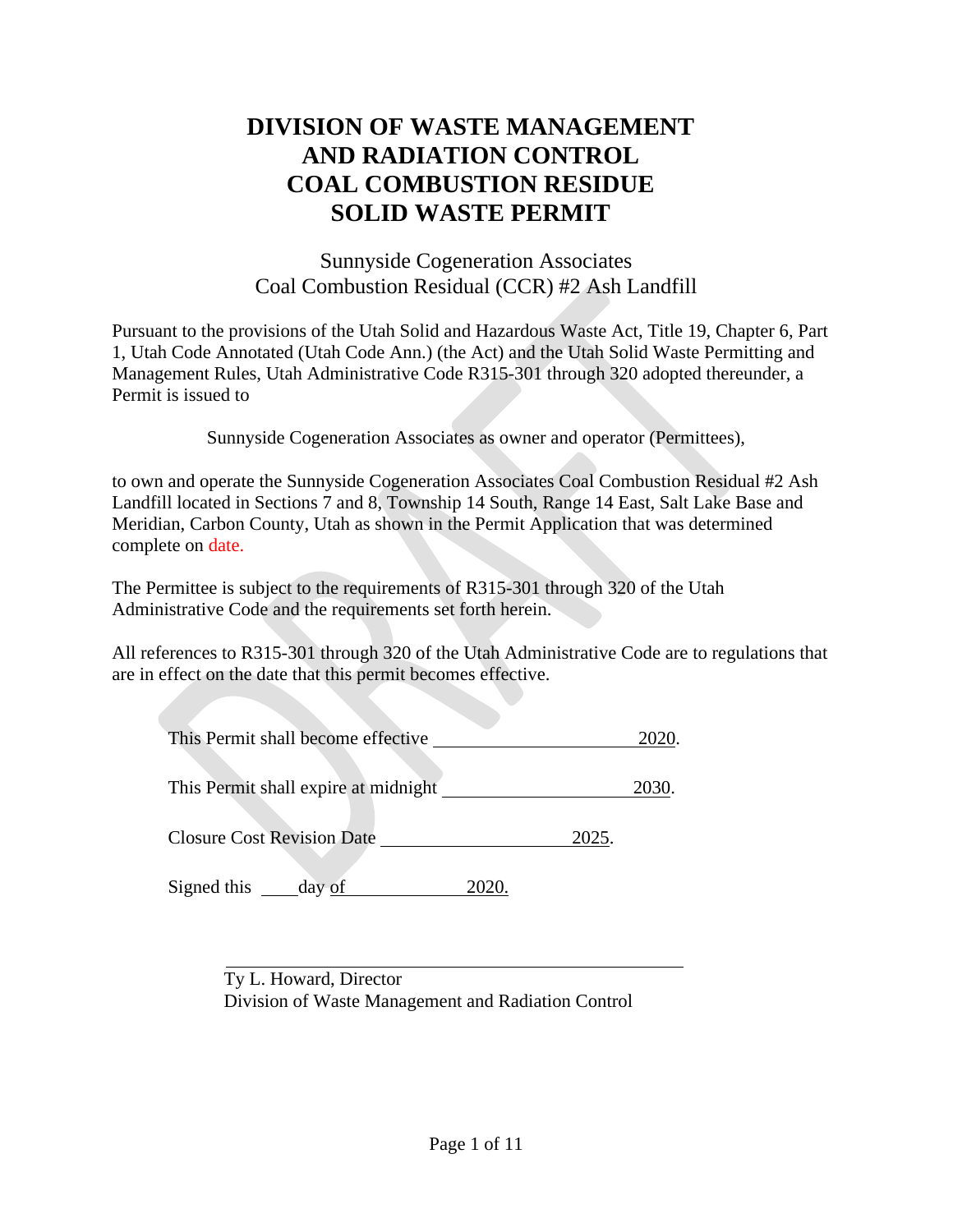## **FACILITY OWNER/OPERATOR INFORMATION**

| <b>FACILTY NAME:</b>       | <b>Sunnyside Cogeneration Associates</b>                                                                                                |
|----------------------------|-----------------------------------------------------------------------------------------------------------------------------------------|
| <b>OWNER NAME:</b>         | <b>Sunnyside Cogeneration Associates</b>                                                                                                |
| <b>OWNER ADDRESS:</b>      | <b>One Power Plant Road</b><br>Sunnyside Utah 84539                                                                                     |
| <b>OWNER PHONE NO.:</b>    | $(435) 888 - 4476$                                                                                                                      |
| <b>OPERATOR NAME:</b>      | <b>Sunnyside Cogeneration Associates</b>                                                                                                |
| <b>OPERATOR ADDRESS:</b>   | <b>One Power Plant Road</b><br>Sunnyside Utah 84539                                                                                     |
| <b>OPERATOR PHONE NO.:</b> | $(435) 888 - 4476$                                                                                                                      |
| <b>TYPE OF PERMIT:</b>     | <b>Coal Combustion Residual</b>                                                                                                         |
| PERMIT NUMBER:             | 417                                                                                                                                     |
| <b>LOCATION:</b>           | Landfill site is located in Sections 7 and 8,<br>Township 15 South, Range 14 East, Salt Lake<br>Base and Meridian, Carbon County, Utah. |
| PERMIT HISTORY             | This is the initial permit for this facility. It is<br>effective upon the date shown on the cover<br>page.                              |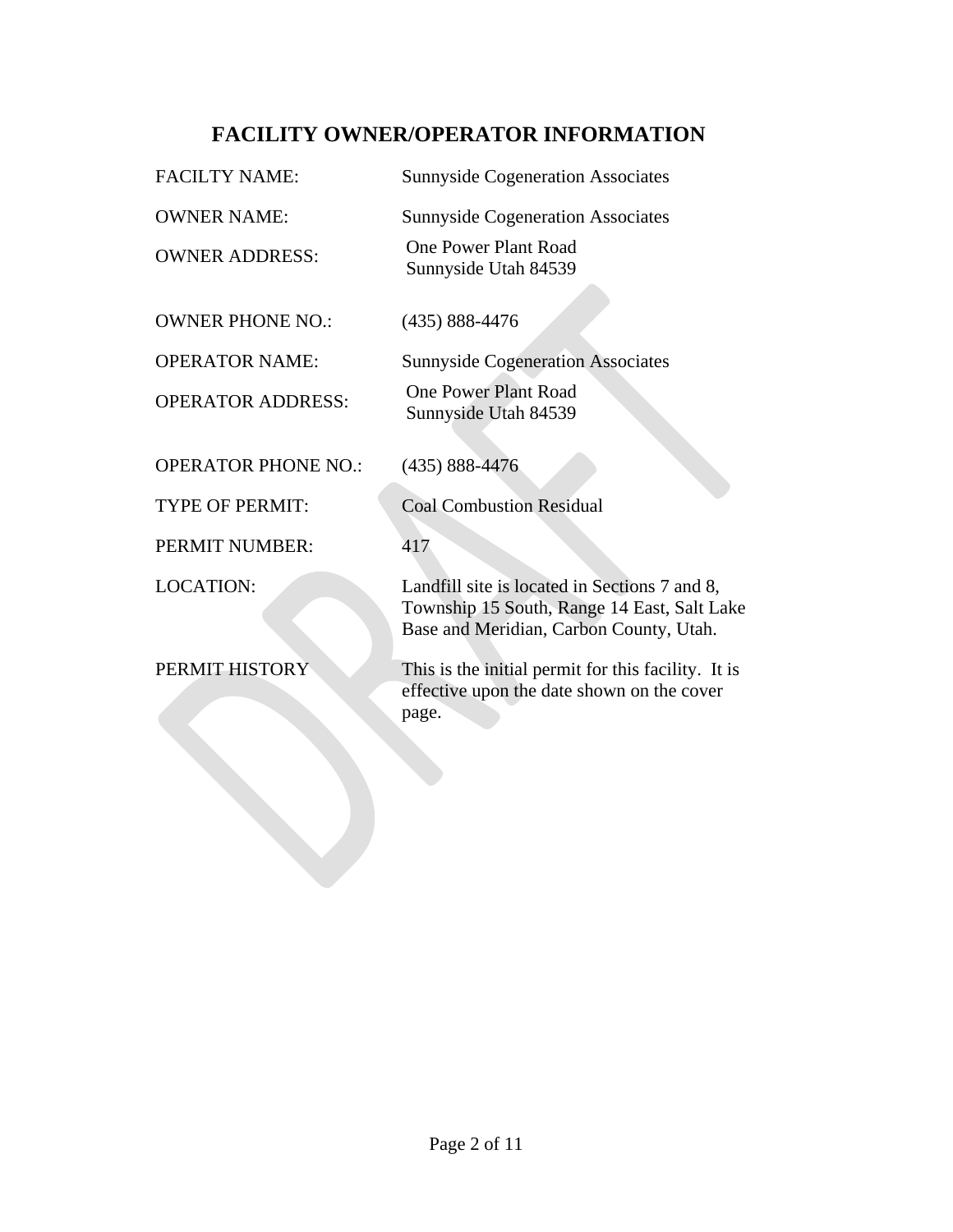#### **PERMIT REQUIREMENTS**

The term, "Permit," as used in this document is defined in R315-301-2(55) of the Utah Administrative Code. "Director," as used throughout this Permit, refers to the Director of the Division of Waste Management and Radiation Control. "Permit Application" refers to the application submitted by Sunnyside Cogeneration Associates on February 24, 2017 under the applicable rules outlined in R315-301 through R315-319 for operation of the CCR units at the Sunnyside Power Generation Facility, and subsequent submissions to the Director under the applicable rules outlined in R315-301 through R315-319.

The Coal Combustion Residual (CCR) unit described in this Permit is one CCR By-Product landfill named the Ash #2 Landfill.

This Permit does not exempt the Permittees from obtaining any other local, state or federal permits or approvals required for the facility operation.

The issuance of this Permit does not convey any property rights, other than the rights inherent in this Permit, in either real or personal property, or any exclusive privileges other than those inherent in this Permit. Nor does this Permit authorize any injury to private property or any invasion of personal rights, nor any infringement of federal, state or local laws or regulations, including zoning ordinances.

The provisions of this Permit are severable. If any provision of this Permit is held invalid for any reason, the remaining provisions shall remain in full force and effect. If the application of any provision of this Permit to any circumstance is held invalid, its application to other circumstances shall not be affected.

By this Permit, the Permittees are subject to the following conditions.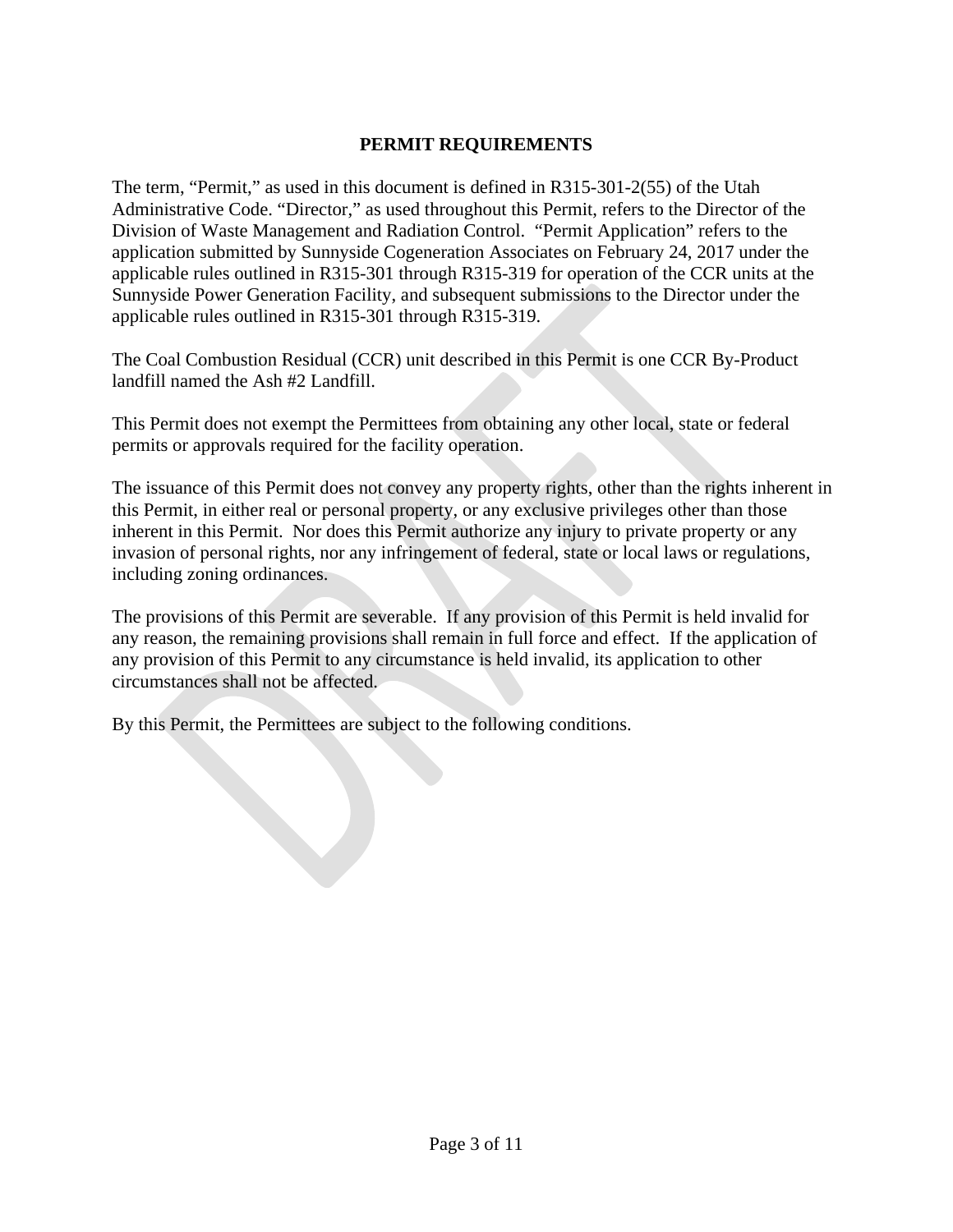#### I. GENERAL COMPLIANCE RESPONSIBILITIES

- I.A. General Operation
- I.A.1. The Permittees shall operate the CCR unit in accordance with all applicable requirements of R315-319 of the Utah Administrative Code, that are in effect as of the date of this Permit unless otherwise noted in this Permit. Any permit noncompliance or noncompliance with any applicable portions of Utah Code Ann. § 19-6-101 through 125 and applicable portions of R315-301 through 320 of the Utah Administrative Code constitutes a violation of the Permit or applicable statute or rule and is grounds for appropriate enforcement action, permit revocation, modification, or denial of a permit renewal application.
- I.B. Acceptable Waste
- I.B.1. This Permit is for disposal of CCR, as defined in R315-319-53(10) of the Utah Administrative Code, generated by Sunnyside Cogeneration Associates.
- I.C. Prohibited Waste
- I.C.1. All solid waste, except for CCR waste generated on-site, are prohibited from disposal at the unit.
- I.D. Inspections and Inspection Access
- I.D.1. The Permittees shall allow the Director or an authorized representative, or representatives from the Southeastern Utah Public Health Department, to enter at reasonable times and:
- I.D.1.a. Inspect the CCR unit or other premises, practices or operations regulated or required under the terms and conditions of this Permit or R315-301 through R315-319, as applicable, of the Utah Administrative Code;
- I.D.1.b. Have access to and copy any records required to be kept under the terms and conditions of this Permit or R315-301 through R315-319, as applicable, of the Utah Administrative Code;
- I.D.1.c. Inspect any loads of waste, treatment facilities or processes, pollution management facilities or processes, or control facilities or processes required under this Permit or regulated under R315-319 of the Utah Administrative Code; and
- I.D.1.d. Create a record of any inspection by photographic, video, electronic, or any other reasonable means.
- I.E. Noncompliance
- I.E.1. If monitoring, inspection, or testing indicates that any permit condition or any applicable rule under R315-319 of the Utah Administrative Code may be or is being violated, the Permittees shall promptly make corrections to the operation or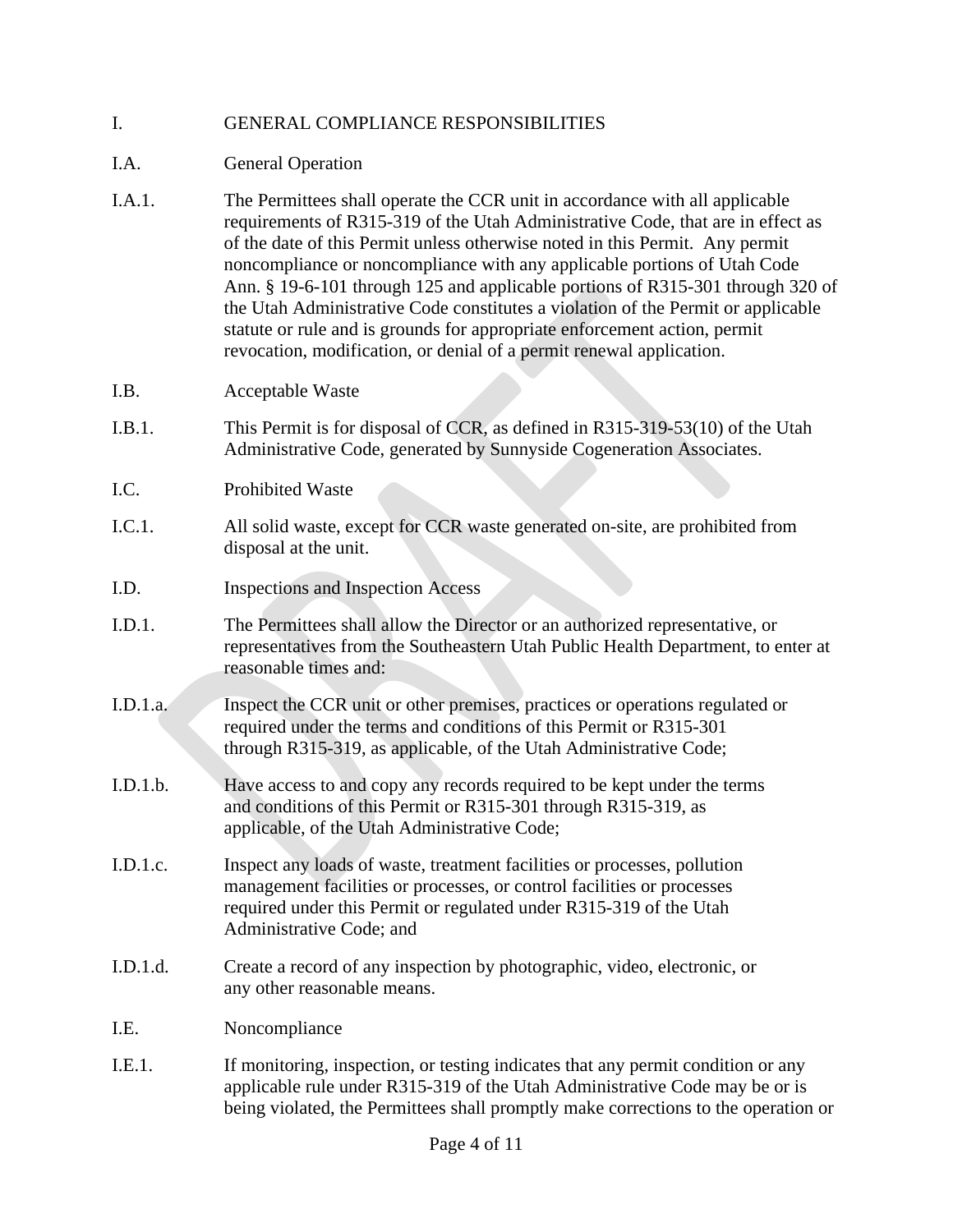other activities to bring the facility into compliance with all permit conditions or rules.

- I.E.2. In the event of noncompliance with any permit condition or violation of an applicable rule, the Permittees shall promptly take any action reasonably necessary to correct the noncompliance or violation and mitigate any risk to the human health or the environment. Actions may include eliminating the activity causing the noncompliance or violation and containment of any waste or contamination using barriers or access restrictions, placing of warning signs, or permanently closing areas of the facility.
- I.E.3. The Permittees shall:
- I.E.3.a. Document the noncompliance or violation in the operating record, on the day the event occurred or the day it was discovered:
- I.E.3.b. Notify the Director of the Utah Division of Waste Management and Radiation Control by telephone within 24 hours, or the next business day following documentation of the event; and
- I.E.3.c. Upon request by the Director, give written notice of the noncompliance or violation and measures taken to protect human health and the environment within seven days after Director notification.
- I.E.4. Upon request by the Director, within thirty days after the documentation of the event, the Permittees shall submit to the Director a written report describing the nature and extent of the noncompliance or violation and the remedial measures taken or to be taken to protect human health and the environment and to eliminate the noncompliance or violation. Upon receipt and review of the assessment report, the Director may order the Permittees to perform appropriate remedial measures including development of a site remediation plan for approval by the Director.
- I.E.5. In an enforcement action, the Permittees may not claim as a defense that it would have been necessary to halt or reduce the permitted activity in order to maintain compliance with R315-301 through 319 of the Utah Administrative Code and this Permit.
- I.F. Revocation
- I.F.1. This Permit is subject to revocation if the Permittees fails to comply with any condition of the Permit. The Director will notify the Permittees in writing prior to any proposed revocation action and such action shall be subject to all applicable hearing procedures established under R305-7 of the Utah Administrative Code and the Utah Administrative Procedures Act.
- II. LOCATION RESTRICTIONS
- II.A. Landfill
- II.A.1. Unstable Areas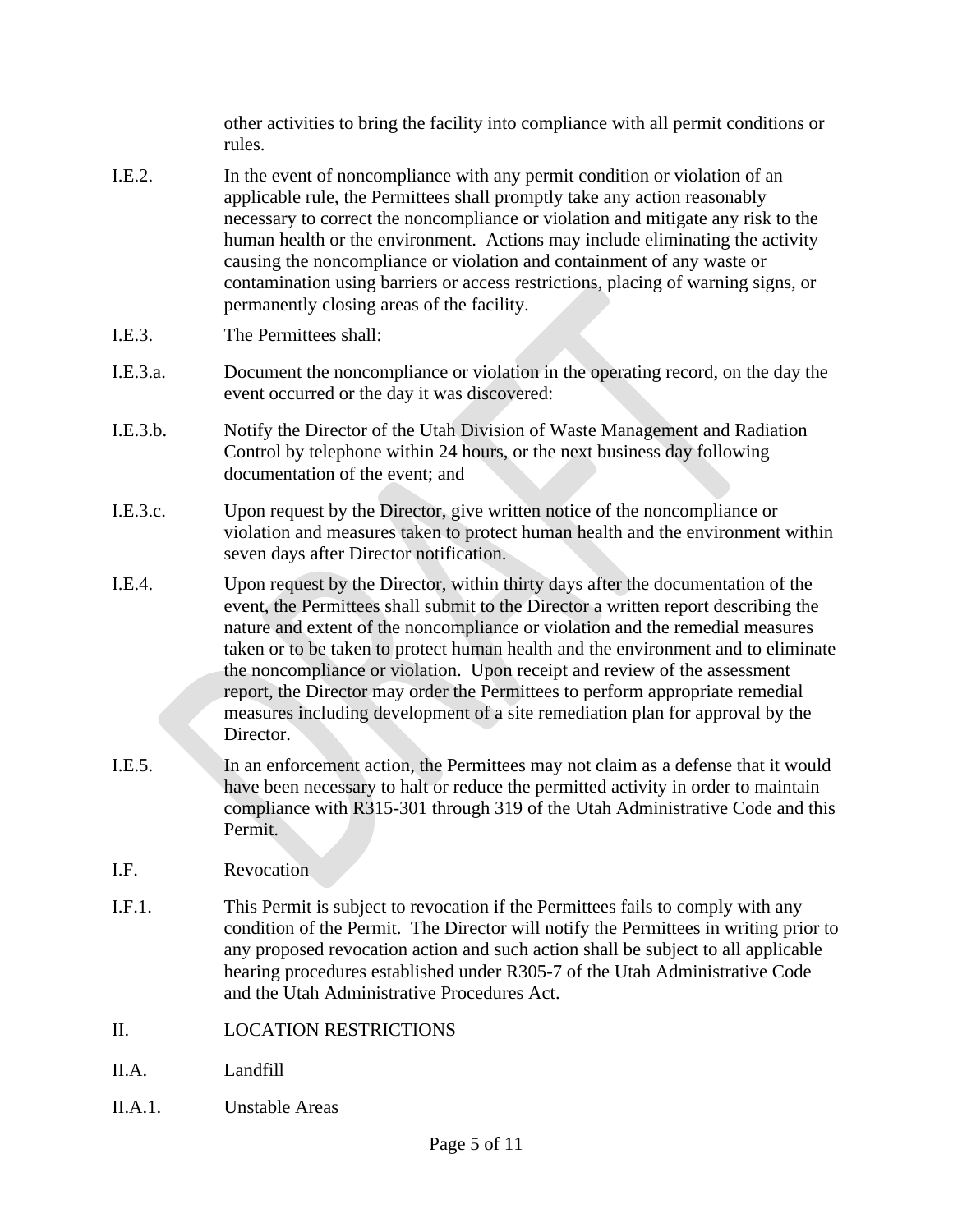II.A.1.a. New CCR units shall not be located in an unstable area unless the Permittees provide a demonstration following the procedures outlined R315-319-64.

#### III. DESIGN CRITERIA

The Permittees CCR unit was in operation before the CCR rules became effective.

- III.A Landfill
- III.A.1. New CCR Landfills or future lateral expansion shall comply with the requirements of R315-319-70.
- IV. OPERATING CRITERIA
- IV.A. Landfill
- IV.A.1. Air Criteria
- IV.A.1.a. The Permittees shall adopt measures that minimize CCR from becoming airborne as outlined in R315-319-80(a).
- I.A.1.b The Permittees shall prepare and operate a CCR fugitive dust control plan to minimize airborne CCR fugitive dust that has been submitted and received approval from the Director as required by R315-319-80(b). On October 14, 2015, the Permittees submitted an initial CCR fugitive dust plan, which was signed and certified by a qualified professional engineer and placed in the Permittees' operating record on October 19, 2015 as outlined in R315- 319-80(b)(5) and (7). The CCR fugitive dust control plan may be amended on the condition that the Permittees follow the requirements specified in R315-  $319-80(b)(6)$ .
- I.A.1.c. An annual CCR fugitive dust control report shall be prepared as required by R325-319-80(c) that includes a description of the actions taken by the Permittees to control CCR fugitive dust, a record of citizen complaints, and a summary of corrective measures taken. The initial annual report shall be completed no later than 14 months after placing the initial CCR fugitive dust control plan in the facility's operating record. On December 19, 2016, 14 months after placing the initial fugitive dust control report in the facility's operating record, the Permittees placed a subsequent annual report in the facility's operating record, as required in R315-319-80(c).
- 1.A.1.d. Recordkeeping, notification, and internet requirements were and shall be followed as outlined in R315-319-80(d).
- IV.A.2. Run-On and Run-Off Controls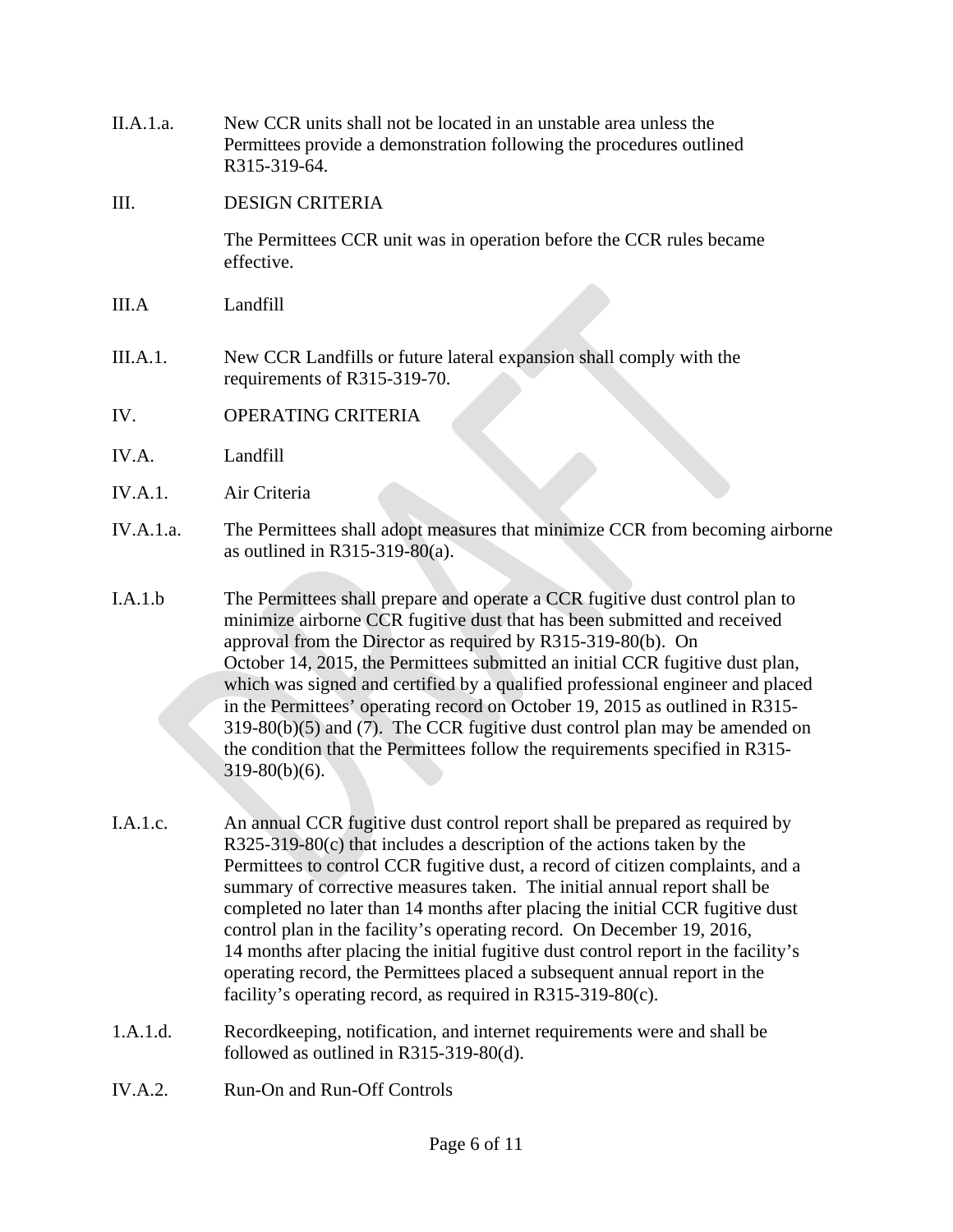- IV.A.2.a. The Permittees shall design, construct, operate, and maintain run-on and runoff control systems pursuant to a run-on and run-off control system plan as required in R315-319-81(a) through  $(c)$ .
- IV.A.2.b. Amendments to the run-on and run-off control system plan may be made by the Permittees provided that the revised plan is placed in the facility's operating record as outlined in  $R315-319-81(c)(2)$ .
- IV.A.2.c. On October 17, 2016 and pursuant to Subsection R315-319-81(c)(3) an initial run-on and run-off control system plan was certified and signed by a qualified professional engineer and placed in the Permittees' operating record. The Permittees shall prepare and submit updated run-on and run-off plans every five years after completion of the initial plan as required by R315-319-81(c)(4) which is October 17, 2021.
- IV.A.2.d. Recordkeeping, notification, and internet requirements have been and shall continue to be followed as outlined in R315-319-81(d).

IV.A.3. Inspection Requirements

- IV.A.3.a A qualified person shall conduct inspections, at intervals not exceeding every 7 days, for any appearances of actual or potential structural weakness or other conditions that are disrupting or could disrupt operations or safety of the landfill. The Permittees initiated inspections by October 2015 and recorded them in the facility's operating record as outlined in R315-319-84(a).
- IV.A.3.b. A qualified professional engineer shall conduct an annual inspection as required in R315-319-84(b)(1) and prepare a report annually as required in R315-319-  $84(b)(2)$ .
- IV.A.3.c. Any lateral expansion or new CCR landfill shall initiate an annual inspection no later than 14 months after the date of initial receipt of CCR in the CCR unit. If a deficiency or release is detected during an inspection, the Permittee shall follow R315-319-84(b)(5).
- IV.A.3.d. A qualified professional engineer shall conduct and complete annual inspections by January 18th as required by R315-319-84(b)(4). This requirement is considered complete when the Permittees' inspection report has been placed in the facility's operating record as outlined in  $R315-319-107(g)$ .
- IV.A.3.e. Recordkeeping, notification, and internet requirements shall be followed as outlined in R315-319-84(c).
- V. GROUNDWATER MONITORING AND CORRECTIVE ACTION
- V.A.1. All requirements in Section V of this permit, apply to landfills as described in R315-319-90(a). The Permittees shall be in compliance by October 17, 2017 as outlined in R315-319-90(b)(1). New CCR units or lateral expansions shall comply with R315-319-90(b)(2).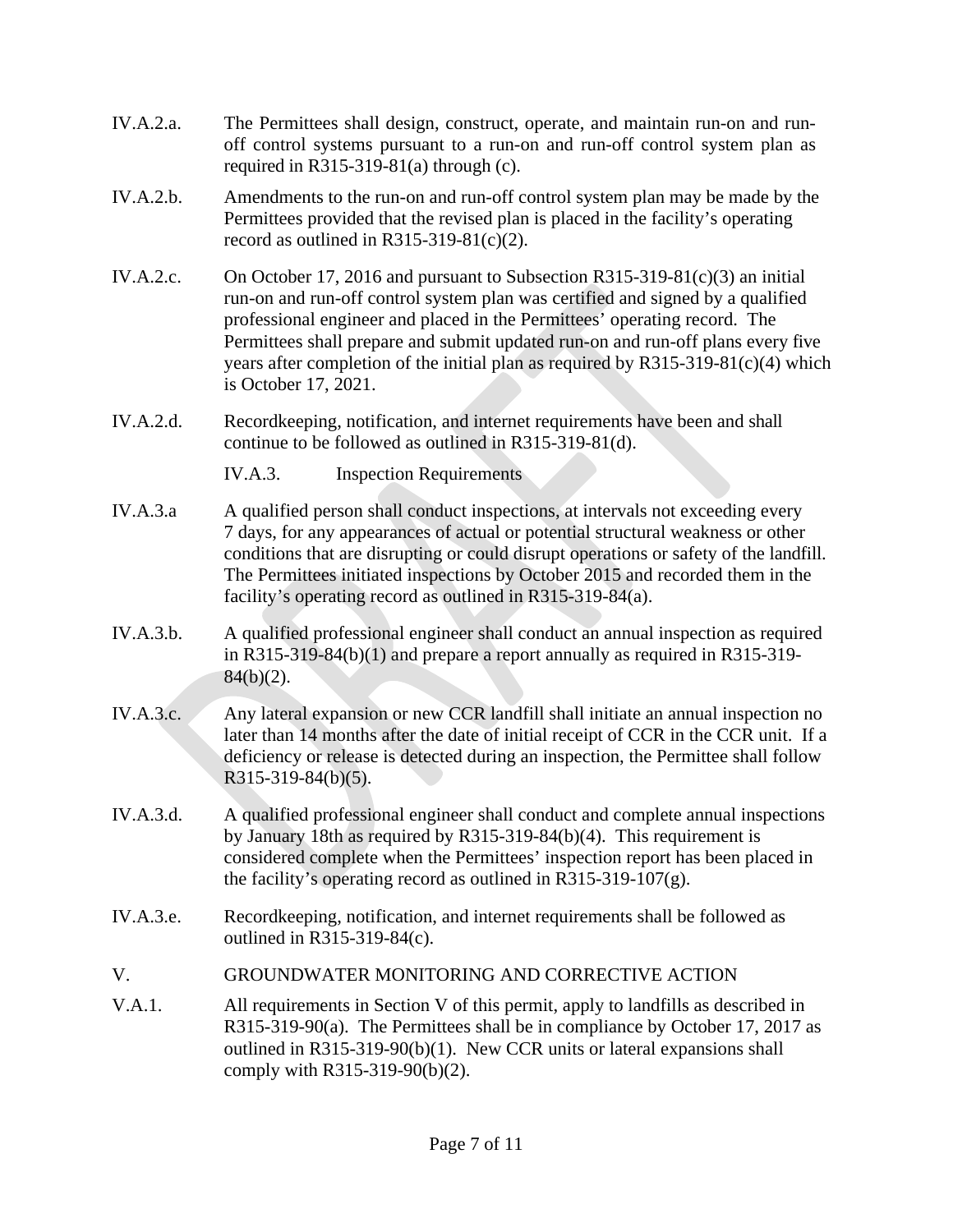| V.A.2.   | Once a groundwater monitoring system and program has been established, the<br>Permittees shall conduct groundwater monitoring, and if necessary, corrective<br>action throughout the active life and post-closure care period as outlined in R315-<br>$319-90(c)$ . In the event of a release from a CCR unit, the Permittees shall take all<br>necessary measures, as outlined in R315-319-90(d), to control the release(s).                                                                                                                                                                                                                                                                                                                                                                                                                                  |
|----------|----------------------------------------------------------------------------------------------------------------------------------------------------------------------------------------------------------------------------------------------------------------------------------------------------------------------------------------------------------------------------------------------------------------------------------------------------------------------------------------------------------------------------------------------------------------------------------------------------------------------------------------------------------------------------------------------------------------------------------------------------------------------------------------------------------------------------------------------------------------|
| V.A.3.   | Annual groundwater monitoring and corrective action reports shall be prepared by<br>the Permittees no later than January 31, 2018, and annually thereafter and<br>forwarded to the Director by March 1 <sup>ST</sup> of each year as outlined in R315-319-<br>90(e). All new and lateral expansions of CCR units, shall also adhere to the<br>requirements in R315-319-90 $(e)$ .                                                                                                                                                                                                                                                                                                                                                                                                                                                                              |
| V.A.4.   | The Permittees shall comply with recordkeeping, notification, and internet<br>requirements stated in R315-319-90(f).                                                                                                                                                                                                                                                                                                                                                                                                                                                                                                                                                                                                                                                                                                                                           |
| V.B      | Landfill                                                                                                                                                                                                                                                                                                                                                                                                                                                                                                                                                                                                                                                                                                                                                                                                                                                       |
|          | V.B.1. Groundwater Monitoring Systems                                                                                                                                                                                                                                                                                                                                                                                                                                                                                                                                                                                                                                                                                                                                                                                                                          |
| V.B.1.a. | The Permittees shall install a groundwater monitoring system as outlined in R315-<br>$319-91(a)$ through (c). The Permittees shall obtain certification from a qualified<br>professional engineer stating that the groundwater monitoring system meets the<br>requirements of R315-319-91(f). Reporting and recordkeeping requirements shall<br>comply with R315-319-91(g).                                                                                                                                                                                                                                                                                                                                                                                                                                                                                    |
|          | V.B.2. Groundwater Sampling and Analysis Requirements                                                                                                                                                                                                                                                                                                                                                                                                                                                                                                                                                                                                                                                                                                                                                                                                          |
| V.B.2.a. | Sampling and analytical methods and procedures shall follow the requirements as<br>outlined in R315-319-93(a) and (b). Groundwater elevations shall be measured,<br>and up-gradient background wells shall be established as required in R315-319-<br>93(c) and (d). The number of groundwater samples collected during detection<br>and assessment shall be consistent with the statistical procedure method chosen<br>and comply with performance standards as outlined in R315-319-93(e) through<br>(g). The Permittees shall determine whether or not there is a statistically<br>significant increase over background values as required in R315-319-93(h) and<br>measure total recoverable metals as required in R315-319-93(i). The Permittees<br>shall comply with recordkeeping, notification, and internet requirements stated in<br>R315-319-93(j). |
|          | V.B.3. Detection Monitoring                                                                                                                                                                                                                                                                                                                                                                                                                                                                                                                                                                                                                                                                                                                                                                                                                                    |
| V.B.3.a. | As outlined in R315-319-94, the Permittees conducted detection monitoring at all<br>groundwater wells. The Permittees completed the requirements by<br>October 17, 2017 as required in R315-319-94(b) and (c). An alternative<br>monitoring frequency may be considered if approved by the Director as outlined<br>in R315-319-94(d). A statistically significant increase over background levels<br>shall adhere to the requirements outlined in R315-319-94(e).                                                                                                                                                                                                                                                                                                                                                                                              |
|          |                                                                                                                                                                                                                                                                                                                                                                                                                                                                                                                                                                                                                                                                                                                                                                                                                                                                |

The Permittees shall comply with recordkeeping, notification, and internet requirements in R315-319-94(f).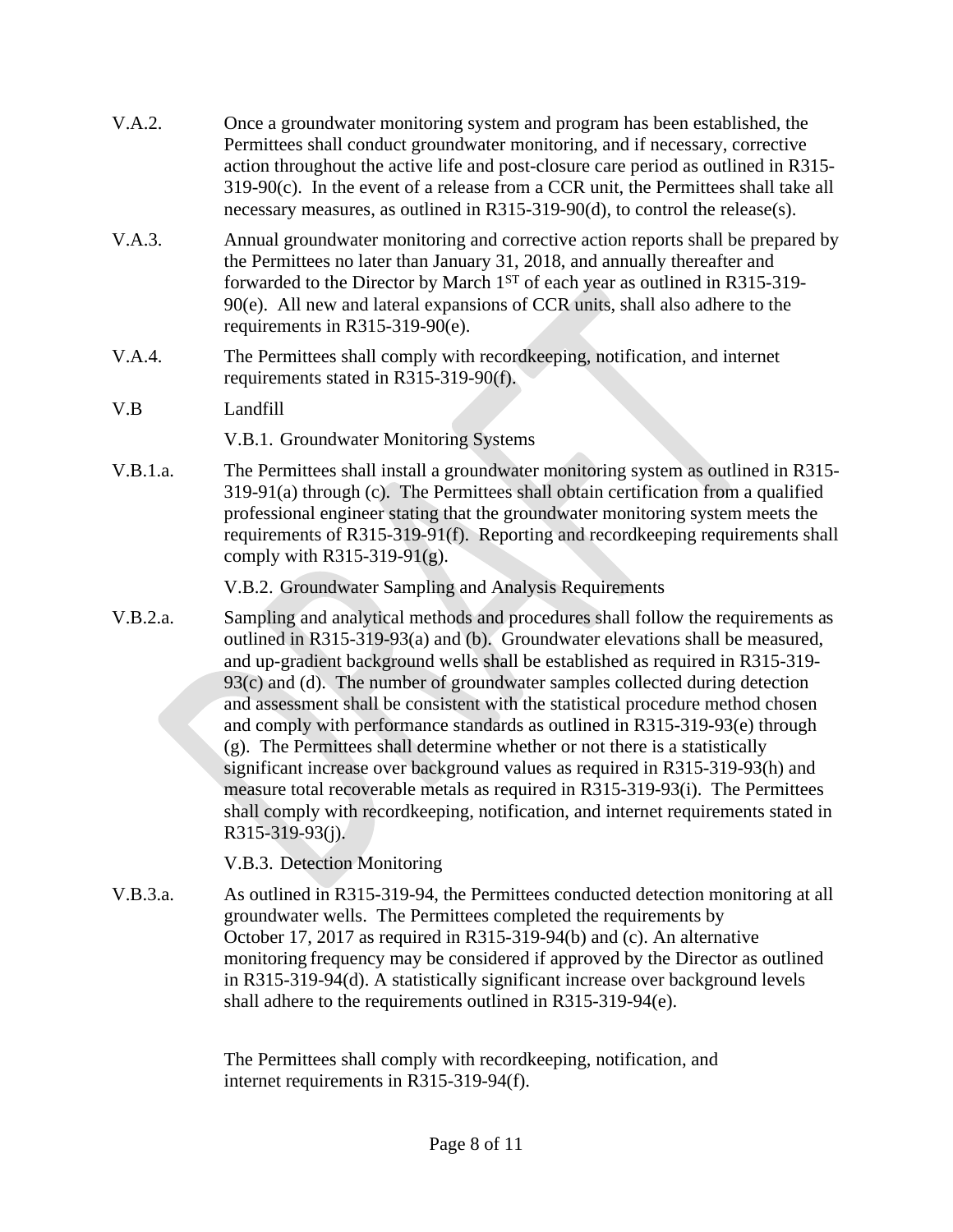|                                      | V.B.4. Assessment Monitoring                                                                                                                                                                                                                                                                                                                          |  |
|--------------------------------------|-------------------------------------------------------------------------------------------------------------------------------------------------------------------------------------------------------------------------------------------------------------------------------------------------------------------------------------------------------|--|
| V.B.4.a.                             | If statistically significant increases over background levels are detected in one or<br>more constituent in Appendix III of R315-319, the Permittees shall conduct<br>assessment monitoring as required in R315-319-95.                                                                                                                               |  |
| V.B.4.b.                             | The Permittees shall comply with recordkeeping, notification, and internet<br>requirements stated in R315-319-95.                                                                                                                                                                                                                                     |  |
| V.B.5.                               | <b>Assessment Corrective Measures</b>                                                                                                                                                                                                                                                                                                                 |  |
| V.B.5.a.                             | Within 90 days of finding that any constituent listed in Appendix IV, R315-319<br>has exceeded the groundwater protection standards under R315-319-95(h), the<br>Permittees shall initiate an assessment of corrective measures as outlined in R315-<br>319-96.                                                                                       |  |
| V.B.5.b                              | Selection of Remedy                                                                                                                                                                                                                                                                                                                                   |  |
|                                      |                                                                                                                                                                                                                                                                                                                                                       |  |
| V.B.5.c.                             | Based on the results of the corrective measures assessment, the Permittees<br>shall meet the standards, evaluation factors, and schedules as outlined in<br>R315-319-97(a)-(d). The Permittees shall comply with record keeping,<br>notification, and internet requirements stated in R315-319-97(e).                                                 |  |
| V.B.6.                               | <b>Implementation of the Corrective Action Program</b>                                                                                                                                                                                                                                                                                                |  |
| V.B.6.a.                             | Within 90 days of selecting a remedy under R315-319-97, the Permittees shall<br>initiate remedial activities as outlined in R315-319-98(a). If at any time it is<br>determined that compliance is not being achieved, the Permittee shall follow<br>guidelines under R315-319-98(b), and remedies under consideration shall follow<br>R315-319-98(c). |  |
| V.B.6.b.                             | CCR units managed pursuant to R315-319-97(b) or R315-319-98 shall comply<br>with all applicable Utah requirements as stated in R315-319-98(d). The<br>Permittees shall follow notification and recordkeeping requirements as outlined in<br>R315-319-98(e) and (f).                                                                                   |  |
| CLOSURE AND POST-CLOSURE CARE<br>VI. |                                                                                                                                                                                                                                                                                                                                                       |  |
| VI.A.                                | Landfill                                                                                                                                                                                                                                                                                                                                              |  |
| VI.A.1.                              | Closure or Retrofit of CCR Units                                                                                                                                                                                                                                                                                                                      |  |
| VI.A.1.a.                            | Applicable requirements shall be followed as outlined in R315-319-101(d).                                                                                                                                                                                                                                                                             |  |
| VI.A.2.                              | Criteria for Conducting Closure or Retrofit of CCR Units                                                                                                                                                                                                                                                                                              |  |
| VI.A.2.a.                            | The Permittees completed their initial written closure plan, dated October 13,<br>2016, as required by R315-319-102(b).                                                                                                                                                                                                                               |  |
| VI.A.2.b.                            | For closure by removal or leaving in place, the Permittees shall follow the<br>requirements as outlined in R315-319-102 $(c)$ and $(d)$ , respectively. Initiation of<br>closure and timeframes shall be adhered to as outlined in R315-319-102(e).<br>Completion of closure activities shall be followed as outlined in R315-319-102(f)              |  |

depending upon the type of CCR unit. No later than the date the Permittees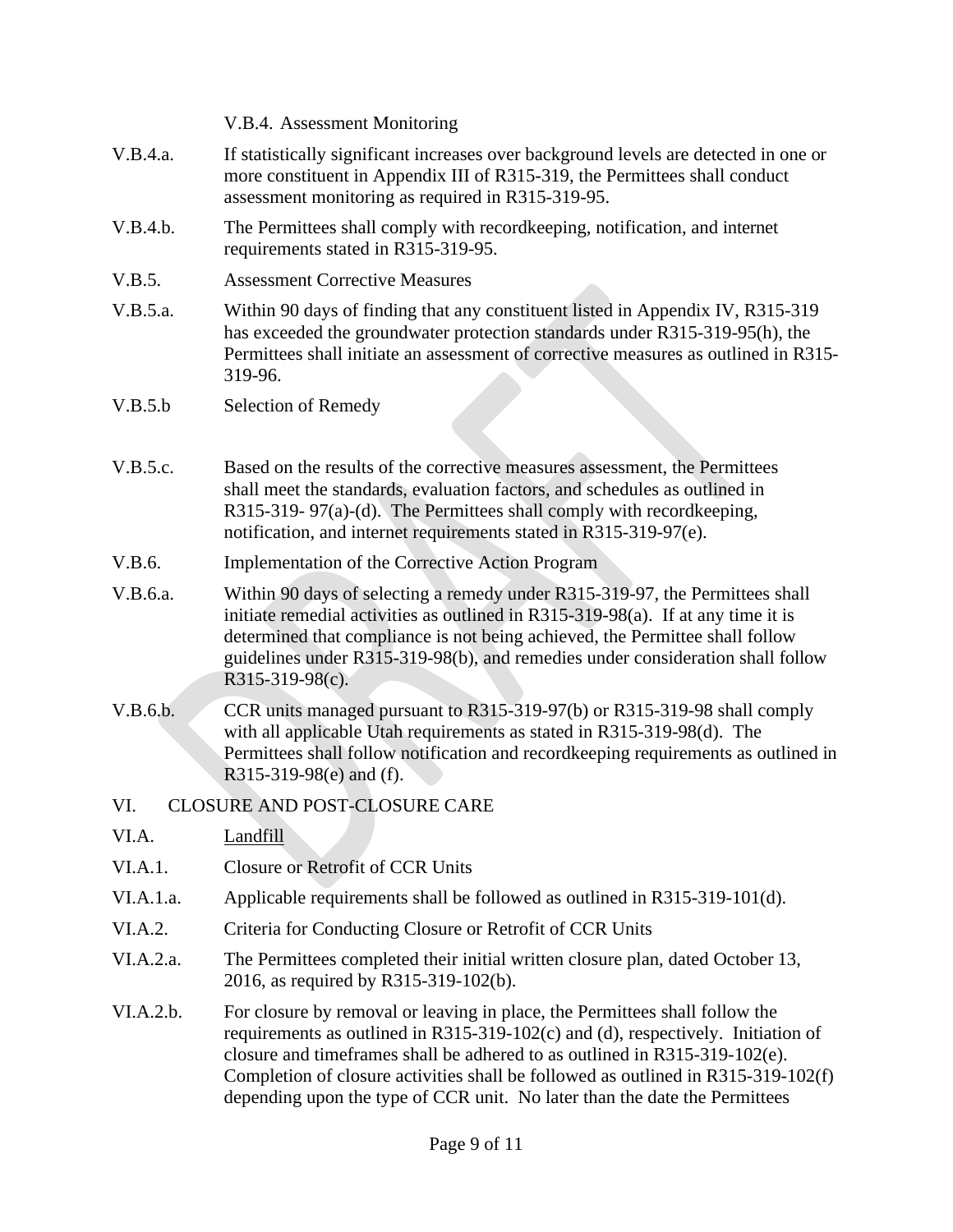initiate closure of a CCR unit(s), the Permittees shall prepare a notification of intent to close a CCR unit as required in R315-319-102(g). Closure notification and deed notation requirements shall adhere to requirements in R315-319-102(h) and (i), respectively. Notification is completed when it has been placed in the facility's operating record according to R315-319-105(i)(8).

- VI.A.2.c. The Permittees shall comply with recordkeeping, notification, and internet requirements stated in R315-319-102(j).
- VI.A.3. Alternative Closure Requirements

VI.A.3.a. The Permittees of a CCR unit or lateral expansion of a CCR unit subject to closure may continue to receive CCR provided the Permittees meet either R315- 319-103(a) or (b). The Permittees have provided notice that they intend to comply with the alternative closure requirements of R315-319-103(b)(1), that the impoundments meet the conditions outlined therein and that the impoundments will be closed before October 17, 2028. Required notices and progress reports shall be completed as outlined in R315-319-103(c). The Permittees shall comply with recordkeeping, notification, and internet requirements stated in R315-319- 103(d).

- VI.A.4. Post-Closure Care Requirements
- VI.A.4.a. The Permittees shall follow post-closure requirements outlined in R315-319-104. Following closure any CCR unit, the Permittees shall prepare a written postclosure plan and any amendments to it, conduct post-closure care requirements, conduct post-closure care for 30 years as required in R315-319-104(b)-(d).
- VI.A.4.b. Notification of completion of post-closure care period shall be followed as outlined in R315-319-104(e).
- VI.A.4.c. The Permittees shall comply with recordkeeping, notification, and internet requirements stated in R315-319-104(f).

### VII. RECORDKEEPING, NOTIFICATION, & INTERNET INFORMATION

- VII.A. Landfill
- VII.A.1. Recordkeeping Requirements
- VII.A.1.a. Section R315-319-105 requires that the Permittees maintain files of information in a written operating record at their facility for at least five years unless specified otherwise. The Permittees may keep one recordkeeping system provided the system identifies the name of each CCR unit.
- VII.A.1.b. Requirements in R315-319-105(h) and (i) relating to groundwater monitoring and corrective action, and closure and post-closure, respectively, shall continue to be placed in the facility's operating record. Retrofit criteria information shall be placed in the facility's operating record as outlined in R315-319-105(j).
- VII.A.2. Notification Requirements